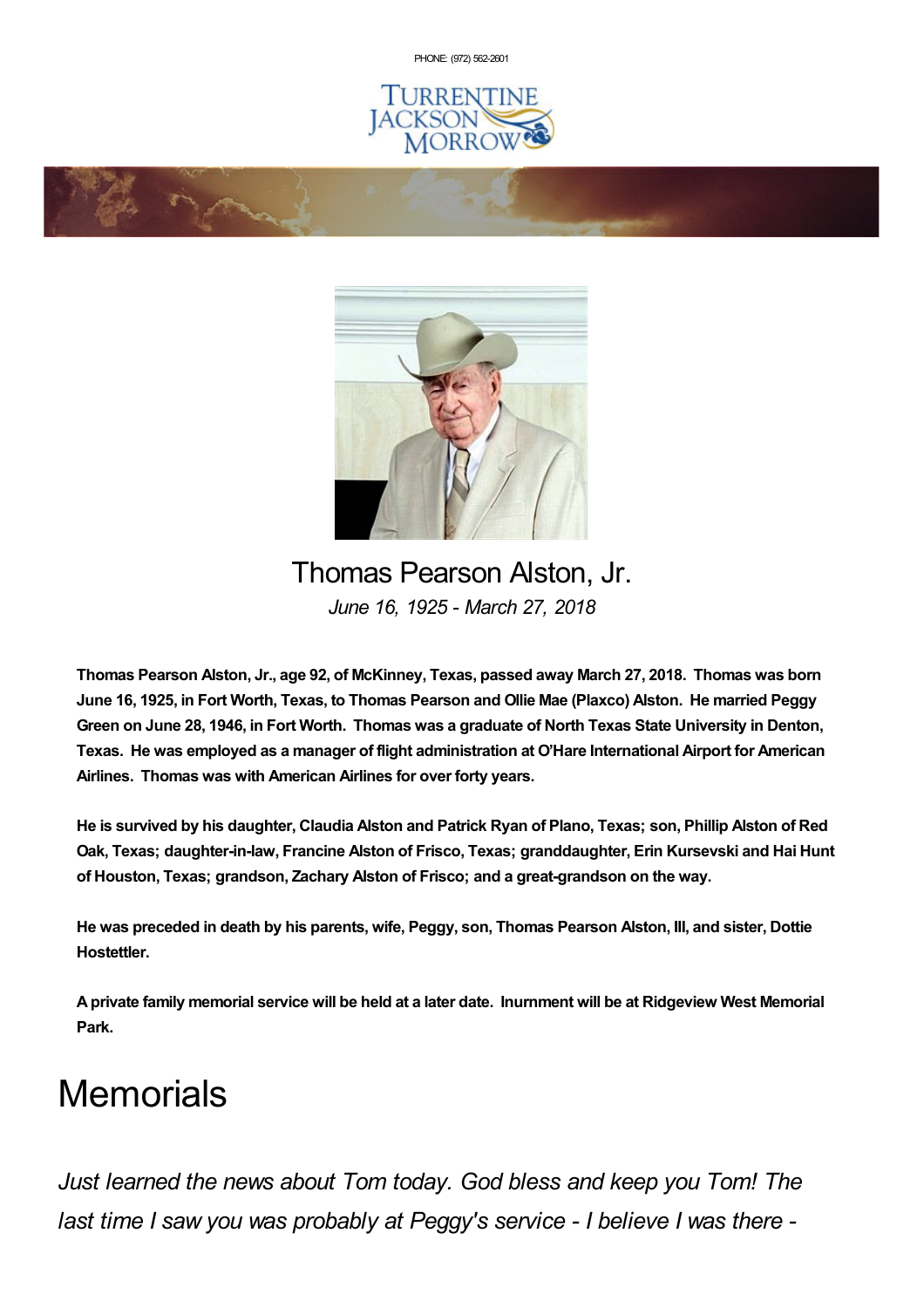*and definitely at the service for your son Tom! God bless and be with all of you at this difficult time! Jock Bethune American Airlines* **JOCK BETHUNE, APRIL 3, 2020**

*We're so going to miss you, Dad. You have been an exemplary example of what it means to be a true gentleman. You were always willing to help anyone who needed it, even if they didn't ask. You were always more than willing to share a story or two (or more) about your time at American Airlines. You loved to share a good joke or even a bad one. You were full of energy and curiosity and loved to learn new things. Your tenacity for delving into the family ancestry was inspiring and I bet you finally know where the Plaxco family came from. You were a part of the greatest generation. You cared, provided for and protected your wife and family. It was what men of your generation did. It was a duty and an honor you took seriously. Your steadfast care of mom in your home until you physically couldn't any longer was a phenomenal act of love and devotion. I remember Tommy Trey telling me he never remembered hearing you pray out loud. Even so, I could see in your heart that you knew who the Lord is and what He was in your life. And I remember so clearly the last few months your saying a few times that the Lord must have been watching out for you in this or that situation. I saw a lot of you in Tommy Trey. Gentle, kind, funny, smart and a righter of wrongs. My most cherished memory of you is when you told me a few years ago, long after Tommy Trey was gone, that you were glad I had married your son. I always felt like I was part of the family but it so touched my heart to hear you say that. You were a second dad to me. I'm glad I got to be a part of your family for almost 30 years. I'll see you on the other side, Dad. You'll have to tell me where the Plaxco family came from.*

## **FRANCINE, APRIL 10, 2018**

*We enjoyed Tom and Peggy at Country View Lane and Tom was a great story teller. He told such interesting stories about American Airlines. We will miss him and we believe he is now with Peggy in Heaven. Such good people! We were blessed to have known them both.*